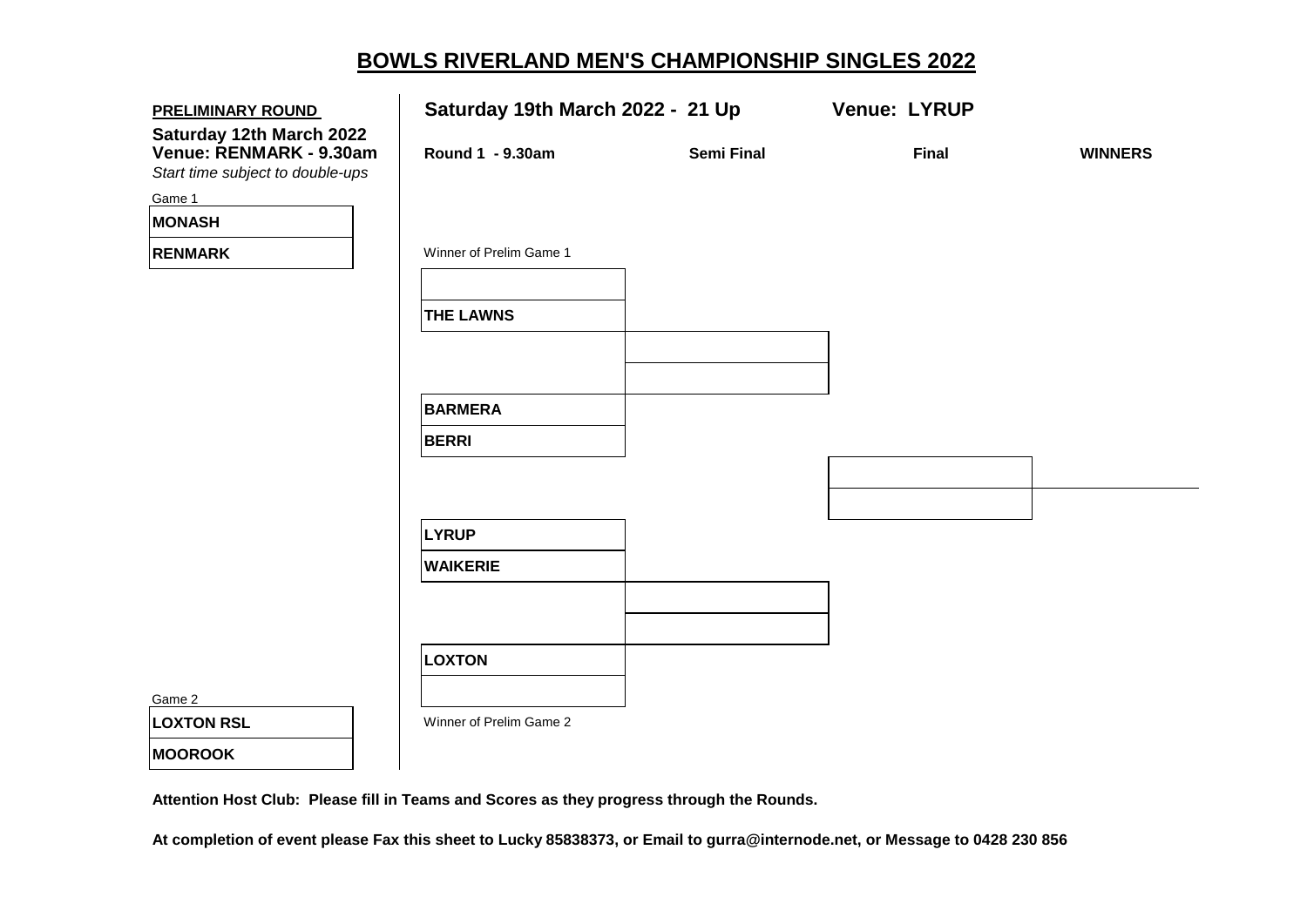## **BOWLS RIVERLAND MEN'S CHAMPIONSHIP PAIRS 2022**

| <b>PRELIMINARY ROUND</b>                                                                | Saturday 26th March 2022 - 12 Ends Venue: THE LAWNS |                   |       |                |
|-----------------------------------------------------------------------------------------|-----------------------------------------------------|-------------------|-------|----------------|
| Saturday 12th March 2022<br>Venue: RENMARK - 9.30am<br>Start time subject to double-ups | Round 1 - 9.30am                                    | <b>Semi Final</b> | Final | <b>WINNERS</b> |
| Game 1                                                                                  |                                                     |                   |       |                |
| <b>MOOROOK</b>                                                                          |                                                     |                   |       |                |
| <b>THE LAWNS</b>                                                                        | Winner of Prelim Game 1                             |                   |       |                |
|                                                                                         | <b>RENMARK</b>                                      |                   |       |                |
|                                                                                         |                                                     |                   |       |                |
|                                                                                         | <b>WAIKERIE</b>                                     |                   |       |                |
|                                                                                         | <b>BARMERA</b>                                      |                   |       |                |
|                                                                                         |                                                     |                   |       |                |
|                                                                                         | <b>LYRUP</b>                                        |                   |       |                |
|                                                                                         | <b>LOXTON RSL</b>                                   |                   |       |                |
|                                                                                         |                                                     |                   |       |                |
|                                                                                         |                                                     |                   |       |                |
|                                                                                         | <b>LOXTON</b>                                       |                   |       |                |
| Game 2                                                                                  |                                                     |                   |       |                |
| <b>MONASH</b>                                                                           | Winner of Prelim Game 2                             |                   |       |                |
| <b>BERRI</b>                                                                            |                                                     |                   |       |                |

**Attention Host Club: Please fill in Teams and Scores as they progress through the Rounds.**

**At completion of event please Fax this sheet to Lucky 85838373, or Email to gurra@internode.net, or Message to 0428 230 856**